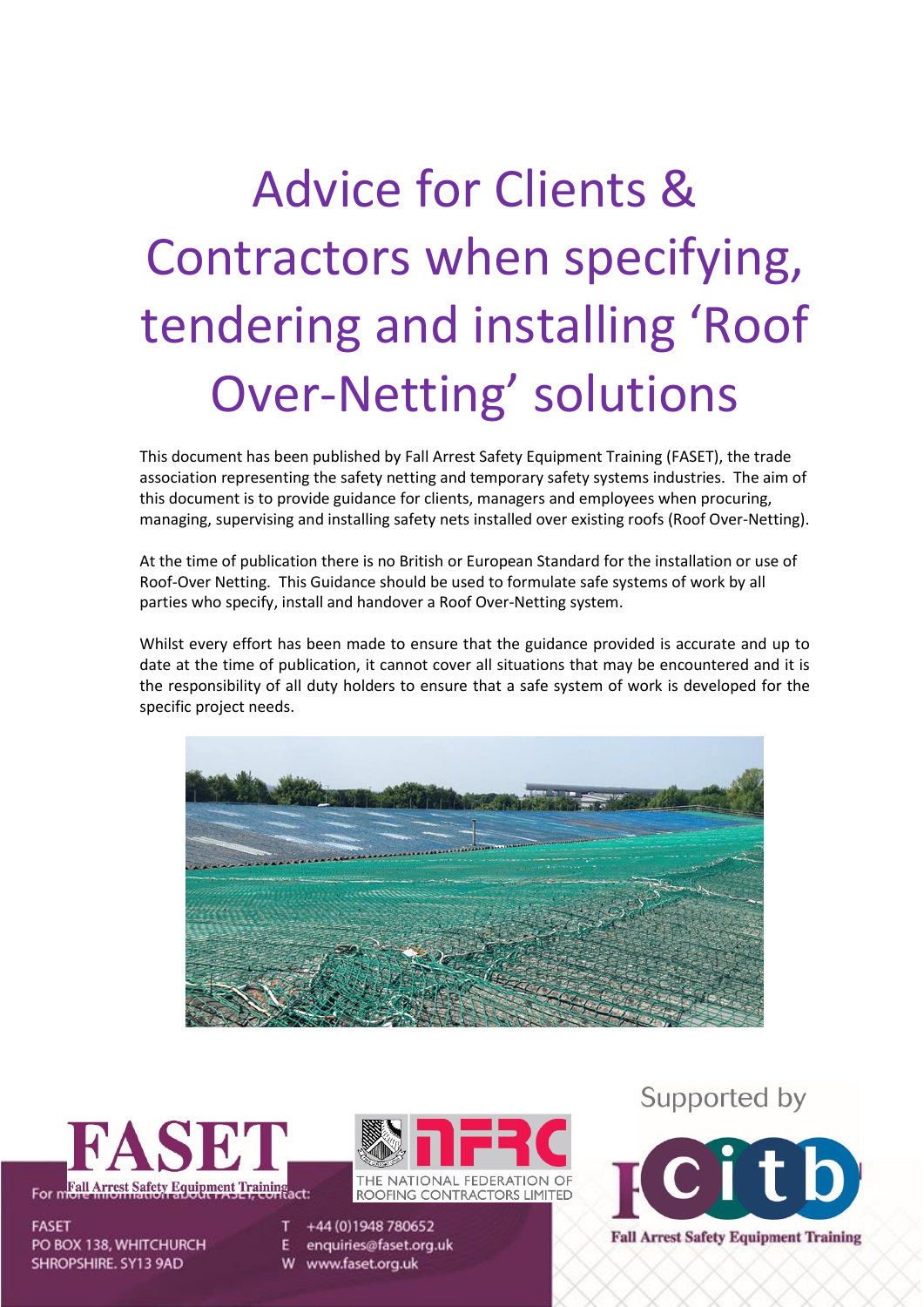## **Foreword from the National Federation of Roofing Contractors**

This guidance has been produced by The Fall Arrest Safety Equipment (FASET) Roof Over-Netting Committee with the assistance of National Federation of Roofing Contractors (NFRC) Safety Health and Environment Safety Committee and the Health & Safety Executive (HSE), to assist in making roof working a safer occupation.

It draws on the experience of people who have spent many years in the roofing industry and, as such, the advice given in the document is a statement of good practice, which has been achieved.

While this document concentrates on safe working practices on industrial and agricultural roofs, much of the advice is applicable to work on other types of roof.

Working on roofs is an extremely hazardous activity. This is confirmed by the HSE's accident statistics, which also show that many of these accidents happened because the people carrying out the work were not skilled, knowledgeable, experienced or trained to do so.

Consequently, the work was carried out without the necessary planning or management and, often, without suitable equipment.

In addition, many designers of roofs do not do enough to design out risks. Neither do they consider how roofs will be built, the needs of the persons working on roofs, future maintenance needs nor demolition. Often, this results in the specification of inappropriate designs.

Some clients who have inadequate knowledge of their duties when commissioning roof work exacerbate the hazards, which exist when working at height.

This guidance provides a source of essential information, by addressing the roles and responsibilities of all who may be concerned with working on roofs. It draws on existing good practice, which is already being followed by skilled, knowledgeable, experienced and trained clients, designers and roofing companies.

The recommendations in this document are intended to reduce the level of accidents by encouraging clients, designers and roofers to recognise their responsibilities and co-operate, to make working on roofs a less hazardous occupation.

*(The NFRC Health, Safety & Environmental Committee)*

For more information about FASET, contact:

**FASET** PO BOX 138, WHITCHURCH SHROPSHIRE. SY13 9AD

 $T +44(0)1948780652$ 

E enquiries@faset.org.uk W www.faset.org.uk

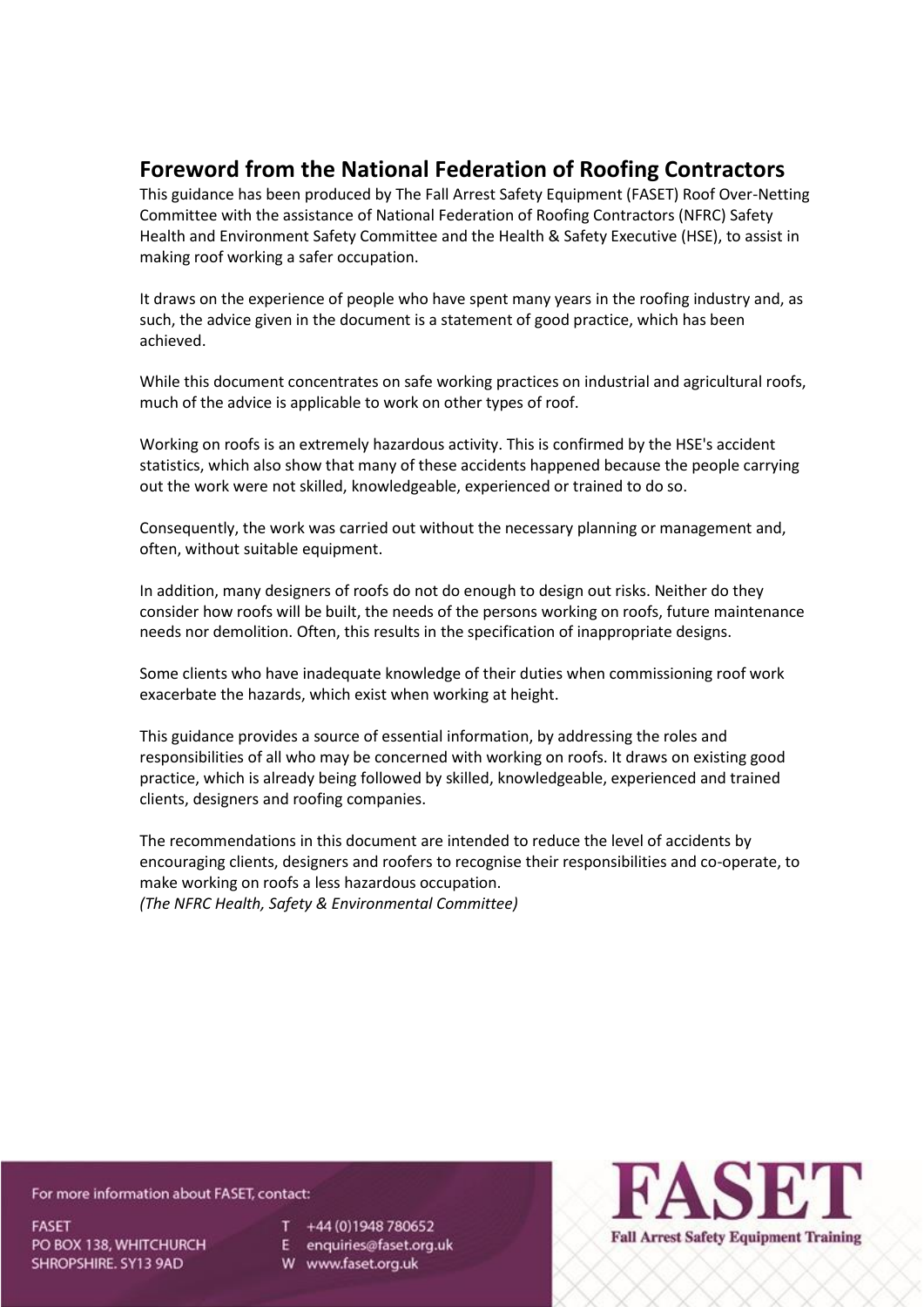# **Contents**

| General Arrangements-                                                                         | - Page 4  |
|-----------------------------------------------------------------------------------------------|-----------|
|                                                                                               | - Page 5  |
|                                                                                               | - Page 5  |
| Category 2 - The Safety Nets Used in a Roof Over-Netting Situation ------------------- Page 6 |           |
|                                                                                               | - Page 6  |
|                                                                                               | - Page 7  |
|                                                                                               |           |
|                                                                                               | -- Page 7 |
|                                                                                               | - Page 8  |

For more information about FASET, contact:

**FASET** PO BOX 138, WHITCHURCH SHROPSHIRE. SY13 9AD

T +44 (0) 1948 780652

E enquiries@faset.org.uk<br>W www.faset.org.uk

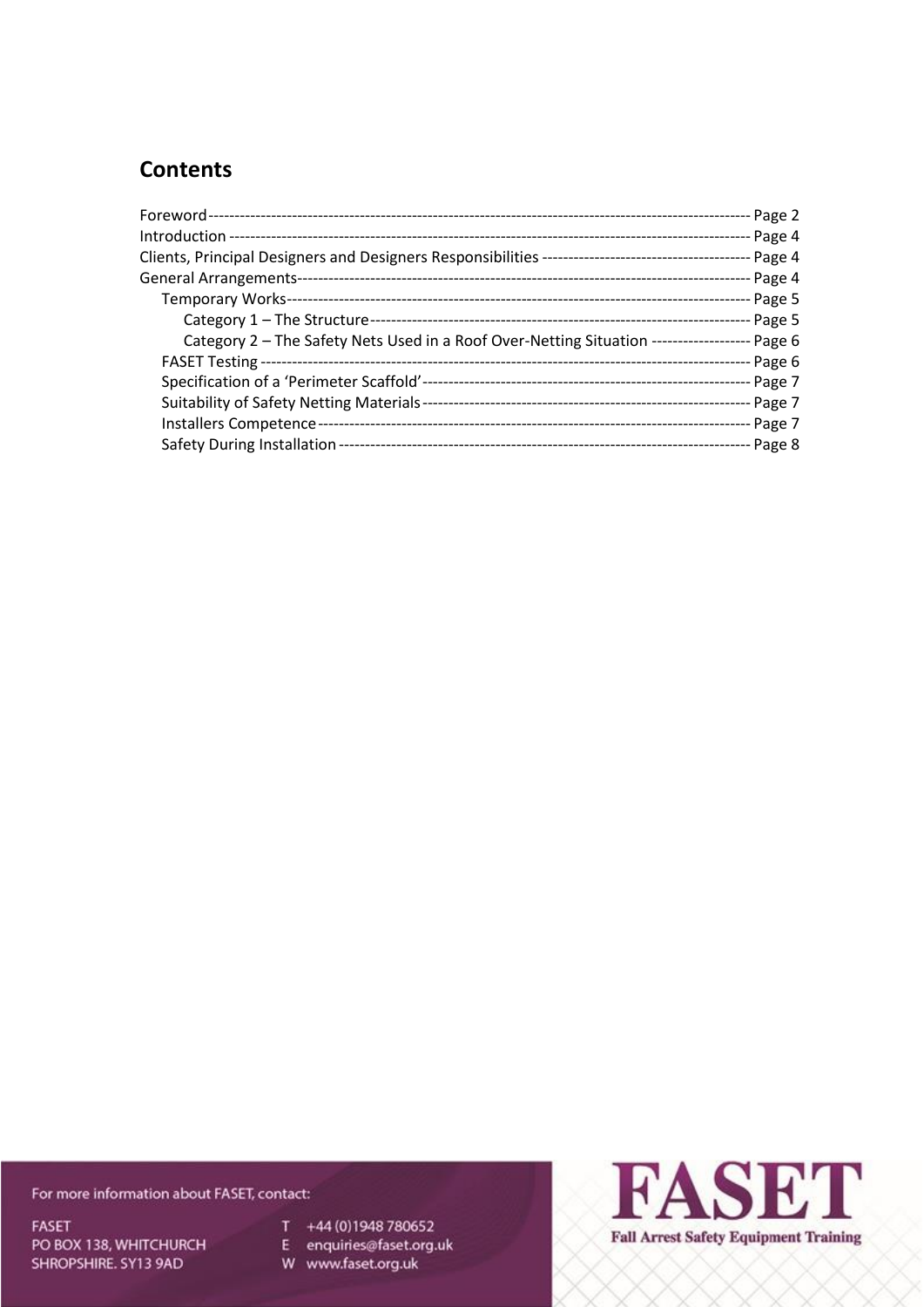# **Introduction**

The use of "Roof Over-Netting" systems is used within the UK Construction and Refurbishment Industry as an alternative means of personnel protection when the over-sheeting of an existing structure is specified. Roof Over-Sheeting means the existing roof membrane is left in place and the new covering / panel is fixed above / through the existing structure.

The biggest risk when installing the new roofing membrane is falling through the existing fragile roof and Roof Over-Netting is a method of providing a form of fall prevention for the persons fixing the new materials. The hierarchy of fall prevention should be followed in accordance with the Work at Height Regulations: 2005 before a system of fall prevention is chosen. A collective safe system of work called Roof Over-Netting may be considered, where a safety net is laid over the existing roof providing a safe system of work for the follow-on trades.

It should be noted that the safety nets used in Roof Over-Netting must comply with BS EN 1263- 1: 2014 but they are being used in an application outside of the scope of BS EN 1263-2: 2014 and BS 8411: 2007.

## **This system of work should only be used where traditional Type S Safety Netting is not feasible.**

This guidance document has been produced at the request of the Health and Safety Executive and other interested parties.

# **Clients, Principal Designers and Designers Responsibilities**

It is the responsibility of the person who specifies a Roof Over-Netting system to be used as a solution to:

- 1. Prepare a suitable risk assessment to demonstrate how the selected system has been selected over other safer systems of work (Management of Health Safety and Welfare Regulations: 1999).
- 2. In addition to selecting Roof Over-Netting the specifier must identify and provide information on any materials or hazards that the installer will be required to fix into or work alongside, i.e. asbestos containing materials. (Construction Design and Management Regulations (CDM) 2015 / Control of Asbestos Regulations 2012)
- 3. Allow sufficient resource to ensure all statutory and FASET Roof Over-Netting duties defined in this guidance can be complied with. (CDM 2015)

# **General Arrangements**

The following arrangements should be considered and where applicable implemented by the defined duty holder to ensure the Roof Over-Netting can be installed and ultimately worked above safely.

For more information about FASET, contact:

**FASET** PO BOX 138, WHITCHURCH SHROPSHIRE. SY13 9AD

 $T + 44(0)1948780652$ 

E enquiries@faset.org.uk

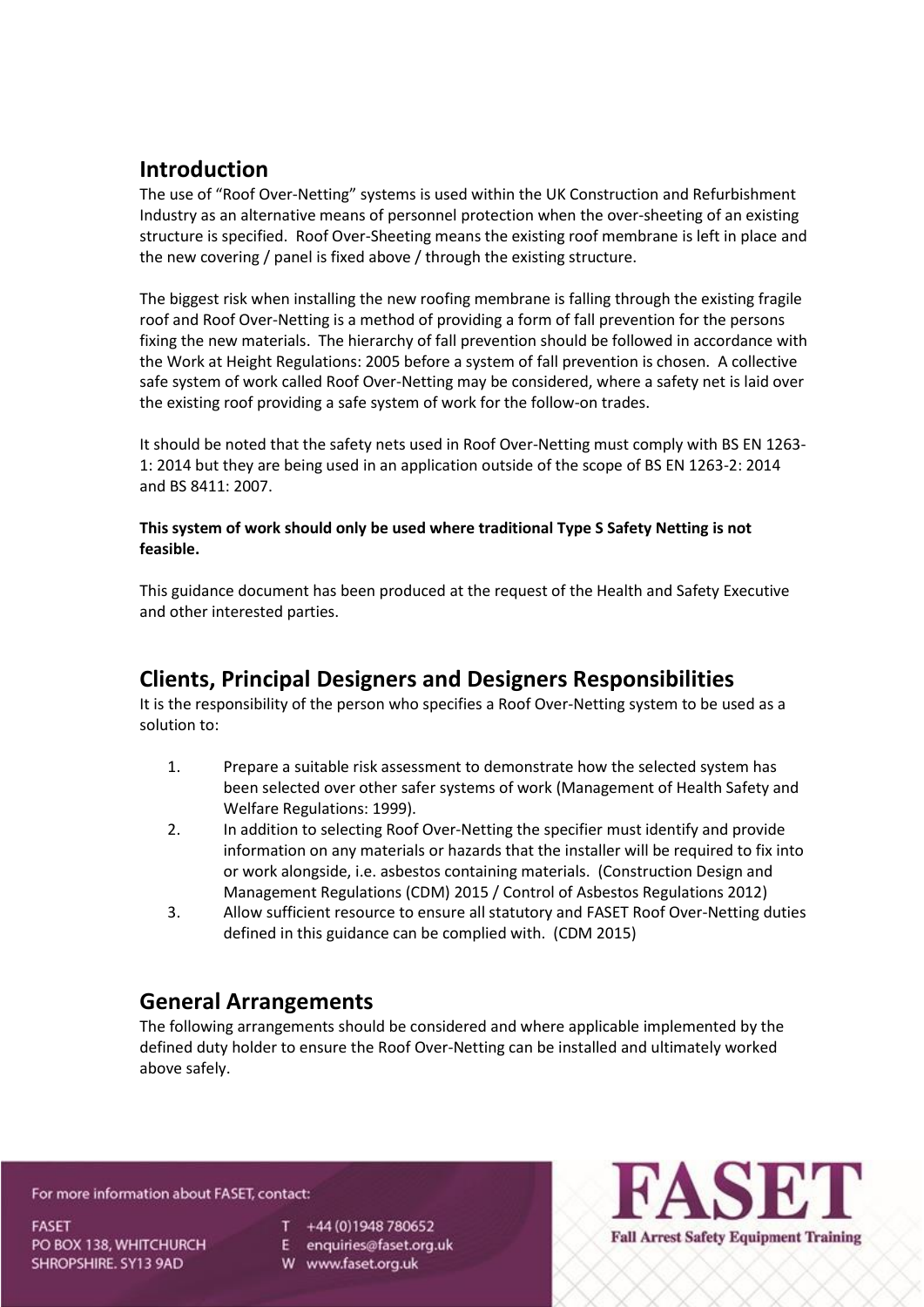## **Temporary Works**

Safety nets used in a Roof Over-Netting system are classified as an item of temporary works as defined by BS 5975: 2008+A1: 2011 *Code of practice for temporary works procedures and the permissible stress design of falsework.* At the time of publishing this guidance, FASET has determined that there are two elements of temporary works within Roof Over-Netting, these being:

- 1. The structure for which the nets are tied to
- 2. The safety nets used in the Roof Over-Netting application

It is FASET's interpretation that the design checks required, as defined within BS 5975 are:

- 1. Category 1 for the structure
- 2. Category 2 for the safety nets used in a Roof Over-Netting situation

It is the responsibility of the installation company to verify this interpretation and provide suitable and sufficient design information to the client for each project.

### **Category 1 – The Structure**

In specifying Roof Over-Netting as a safe system of work the designer must consider how the nets can be tied off to a perimeter structure capable of withstanding individual tie loads of 6kN or justified by a competent temporary works engineer.

In the absence of 'robust primary steelwork' as suitable anchorage points, a suitably designed perimeter scaffold must be provided and handed over around the whole structure to eaves and gable height.



*Figure 1. An example of a suitable perimeter scaffold to which the nets are tied*

For more information about FASET, contact:

**FASET** PO BOX 138, WHITCHURCH SHROPSHIRE, SY13 9AD

+44 (0) 1948 780652

E enquiries@faset.org.uk

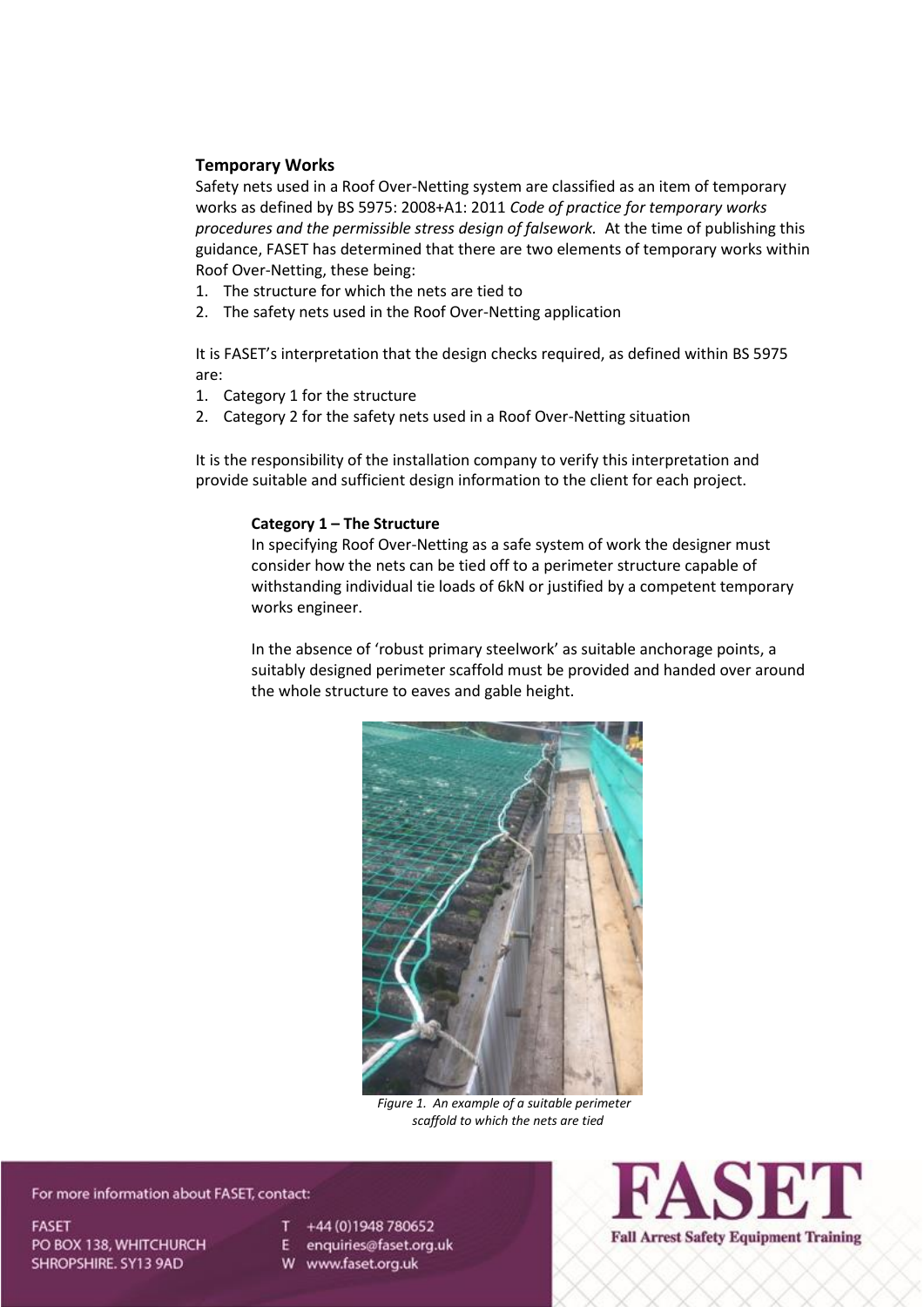### **Category 2 – The Safety Nets Used in a Roof Over-Netting Situation**

Safety nets used in a Roof Over-Netting situation must be certified and tested to BS EN 1263-1: 2014 and attached to the supporting structure in accordance with BS EN 1263-2: 2014 and BS 8411: 2007.

## **FASET Testing**

With the assistance of the HSE, FASET carried out a number of drop tests into safety nets laid over fragile cement fibre sheets, skylights and voids, secured to a robust primary structure. During the testing, the mass was dropped into the net at three different locations of the roof structure, with records of the damage to and the deflection of the net recorded.

The testing was carried out between August 2014 and March 2015 with reports produced separately by FASET and the HSE.



*Figure 2. Front cover of the FASET test report for the second day of testing*



*Figure 3. One of the drop tests from August 2014*

For more information about FASET, contact:

**FASET** PO BOX 138, WHITCHURCH SHROPSHIRE. SY13 9AD

+44 (0) 1948 780652

E enquiries@faset.org.uk

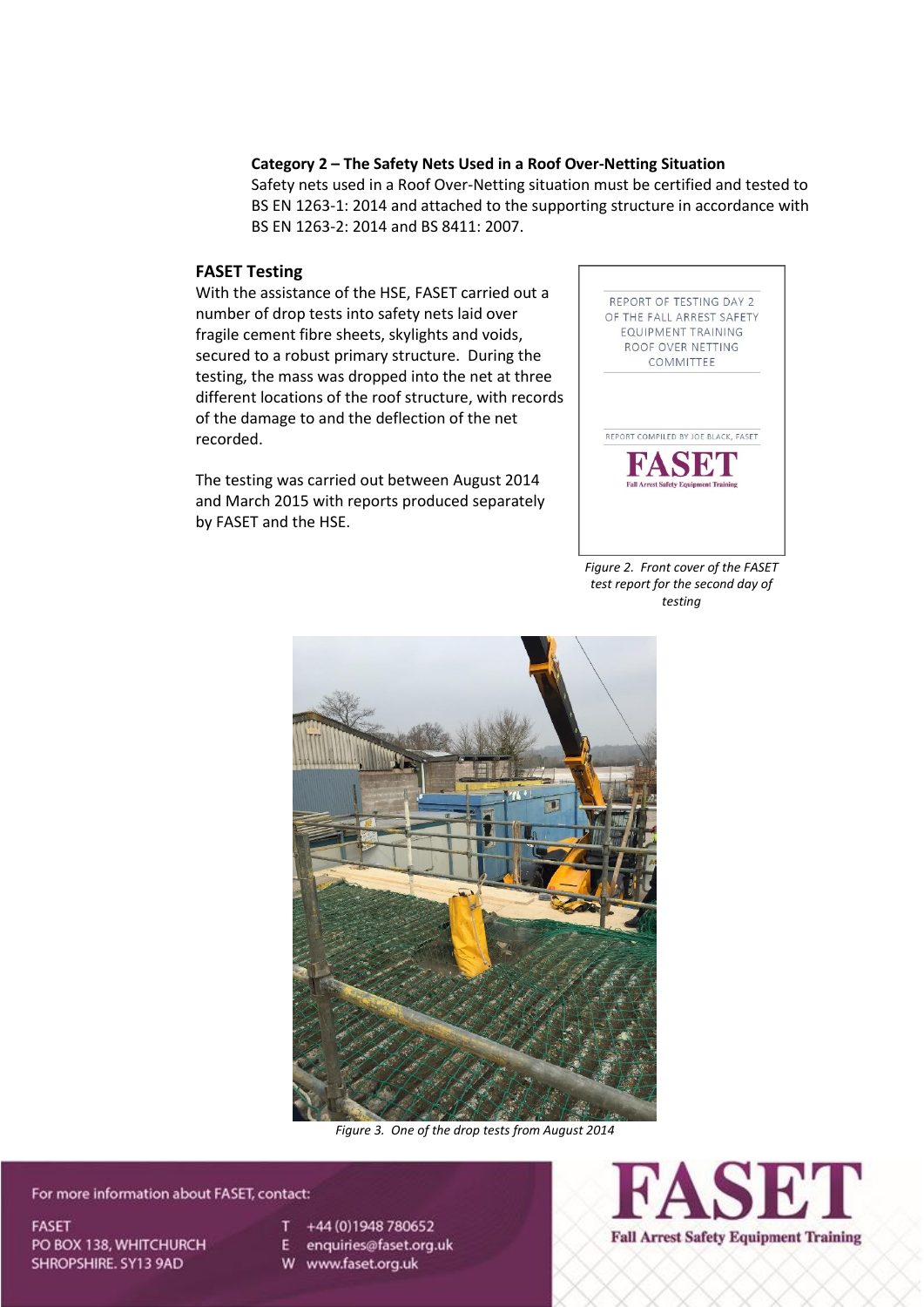The conclusion of both FASET and the HSE was that safety nets used in a Roof Over-Netting situation have been proven to provide a safe system of work.

#### **Specification of a 'Perimeter Scaffold'**

A scaffold structure procured for the purpose of tying safety nets to will fall outside of the NASC TG20:13 scope for a compliant scaffold' and will therefore require a bespoke design which specifically makes allowances for the forces imposed upon it in the event of the net being loaded.

Those who carry out Roof Over-Netting may use a company generic scaffold design which may suit a multitude of structures, therefore the specifier should satisfy themselves that the generic designed scaffold solution meets the parameters of the structure. Also see the "Safety During Installation" section.



*Figure 4. A typical scaffold design*

#### **Suitability of Safety Netting Materials**

Safety nets installed as Roof Over-Netting must comply with BS EN 1263-1: 2014 and be tied to the supporting structure in accordance with materials specified in BS EN 1263-2: 2014. Roof Over-Nets left in situ and encapsulated into the finished structure will not need an annual test after encapsulation. It is imperative that the safety nets installed comply with the test and inspection requirements of BS EN 1263-1&2: 2014 and BS 8411: 2007. At the time of installation, any Safety Net installed for Roof Over-Netting must have an in-date test for a period of the anticipated roofing programme of works plus one month.

Nets should be selected and inspected by a competent person and be prepared ready for unrolling / unfolding etc. before delivery to site.

#### **Installers Competence**

The Riggers must have an appropriate level of knowledge, skills and experience to rig Roof Over-Nets. The Rigging Team must consist of at least one CSCS Blue Skilled Safety Net Rigger card holder, who must have held that card for a minimum of three years. There should only be one CSCS Red Trainee Carded Safety Net Rigger within the team at any one time who must be under the supervision of the Blue Skilled Worker CSCS Safety Net Rigger.

#### For more information about FASET, contact:

**FASET** PO BOX 138, WHITCHURCH SHROPSHIRE. SY13 9AD

+44 (0) 1948 780652

E enquiries@faset.org.uk